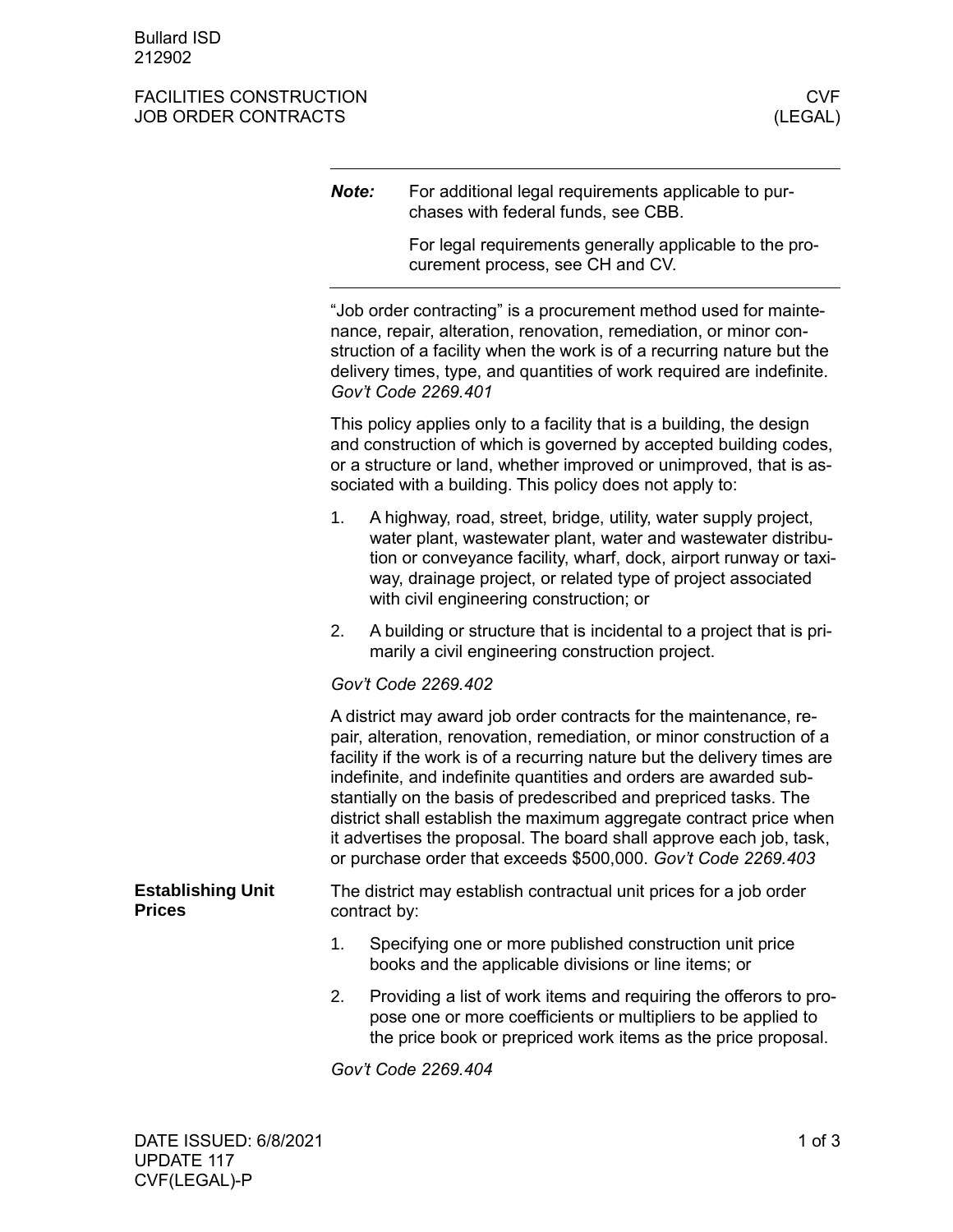| <b>Bullard ISD</b><br>212902                                 |                                                                                                                                                                                                                                                                                                                                                                                                                                                                |  |  |
|--------------------------------------------------------------|----------------------------------------------------------------------------------------------------------------------------------------------------------------------------------------------------------------------------------------------------------------------------------------------------------------------------------------------------------------------------------------------------------------------------------------------------------------|--|--|
| <b>FACILITIES CONSTRUCTION</b><br><b>JOB ORDER CONTRACTS</b> | <b>CVF</b><br>(LEGAL)                                                                                                                                                                                                                                                                                                                                                                                                                                          |  |  |
| <b>Competitive Sealed</b><br><b>Proposal Method</b>          | A district may use the competitive sealed proposal method under<br>Government Code Chapter 2269, Subchapter D for job order con-<br>tracts. [See CVB] The district shall advertise for, receive, and pub-<br>licly open sealed proposals for job order contracts. The district may<br>require offerors to submit information in addition to rates, including<br>experience, past performance, and proposed personnel and meth-<br>odology. Gov't Code 2269.405 |  |  |
| Architect or<br>Engineer                                     | If a job order contract or an order issued under the contract re-<br>quires architectural or engineering services that constitute the<br>practice of architecture within the meaning of Occupations Code<br>Chapter 1051 or the practice of engineering within the meaning of<br>Occupations Code Chapter 1001, a district shall select or desig-<br>nate an architect or engineer to prepare the construction docu-<br>ments for the project. [See CV]        |  |  |
|                                                              | This provision does not apply to a job order contract or an order is-<br>sued under the contract for industrialized housing, industrialized<br>buildings, or relocatable educational facilities subject to and ap-<br>proved under Occupations Code Chapter 1202 if the contractor<br>employs the services of an architect or engineer who approves the<br>documents for the project.                                                                          |  |  |
|                                                              | Gov't Code 2269.408                                                                                                                                                                                                                                                                                                                                                                                                                                            |  |  |
| <b>Awarding Contracts</b>                                    | The district may award job order contracts to one or more job order<br>contractors in connection with each solicitation of proposals. Gov't<br>Code 2269.406                                                                                                                                                                                                                                                                                                   |  |  |
| <b>Contract Term</b>                                         | The base term for a job order contract may not exceed two years.<br>The district may renew the contract annually for not more than<br>three additional years. Gov't Code 2269.409                                                                                                                                                                                                                                                                              |  |  |
| <b>Use of Contract</b>                                       | A job order contract may be used to accomplish work only for the<br>district that awards the contract unless:                                                                                                                                                                                                                                                                                                                                                  |  |  |
|                                                              | 1.<br>The solicitation for the job order contract and the contract<br>specifically provide for use by other persons; or                                                                                                                                                                                                                                                                                                                                        |  |  |
|                                                              | 2.<br>The district enters into an interlocal agreement that provides<br>otherwise.                                                                                                                                                                                                                                                                                                                                                                             |  |  |
|                                                              | Gov't Code 2269.407                                                                                                                                                                                                                                                                                                                                                                                                                                            |  |  |
| <b>Job Orders</b>                                            | An order for a job or project under a job order contract must be<br>signed by the district's representative and the contractor. The order<br>may be:                                                                                                                                                                                                                                                                                                           |  |  |
|                                                              | 1.<br>A fixed-price, lump-sum contract based substantially on con-<br>tractual unit pricing applied to estimated quantities; or                                                                                                                                                                                                                                                                                                                                |  |  |